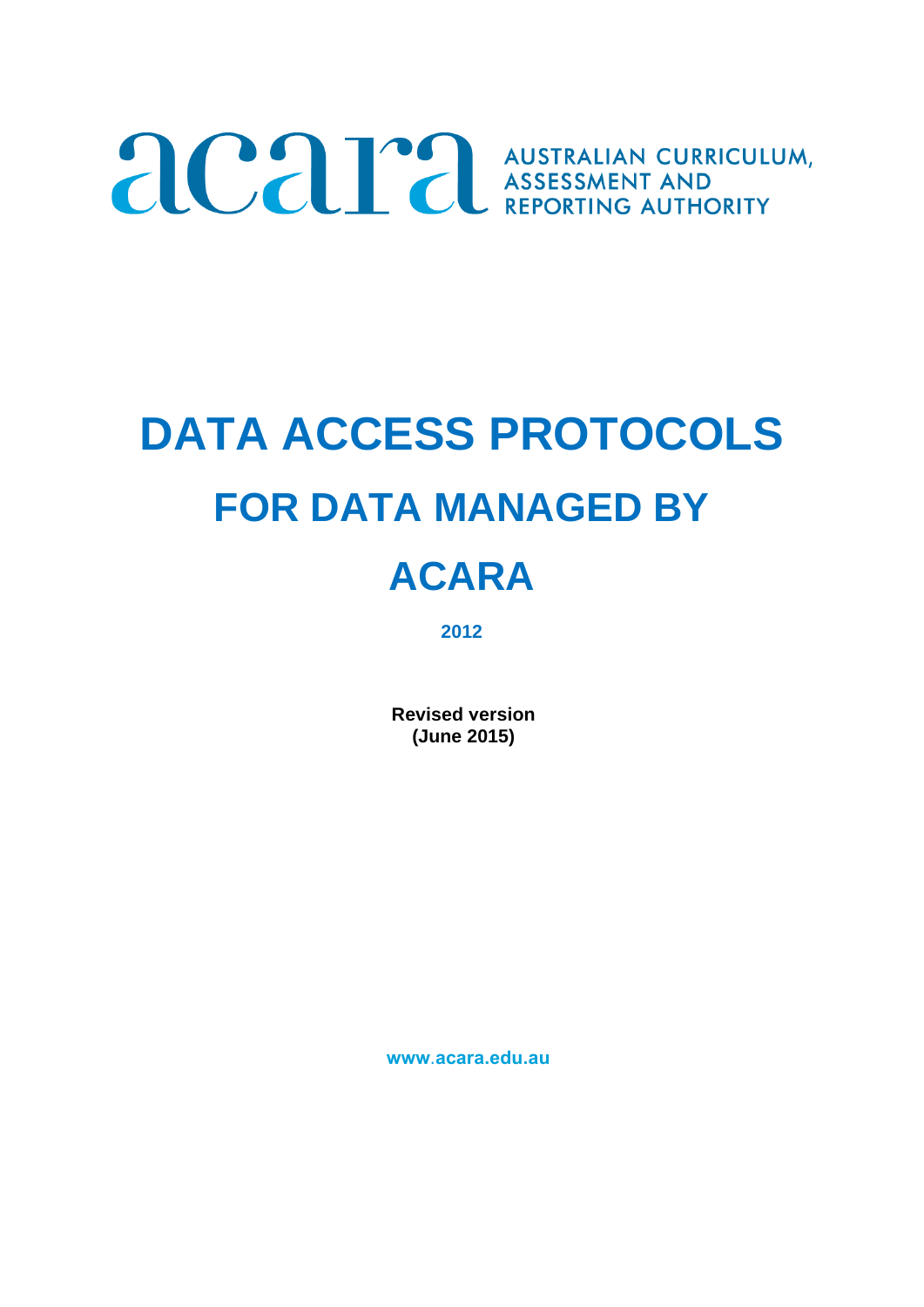#### **Contents**

| Access to source data and intermediate data - data not for the public domain 3 |
|--------------------------------------------------------------------------------|
|                                                                                |
|                                                                                |
|                                                                                |
|                                                                                |
|                                                                                |
|                                                                                |
|                                                                                |
|                                                                                |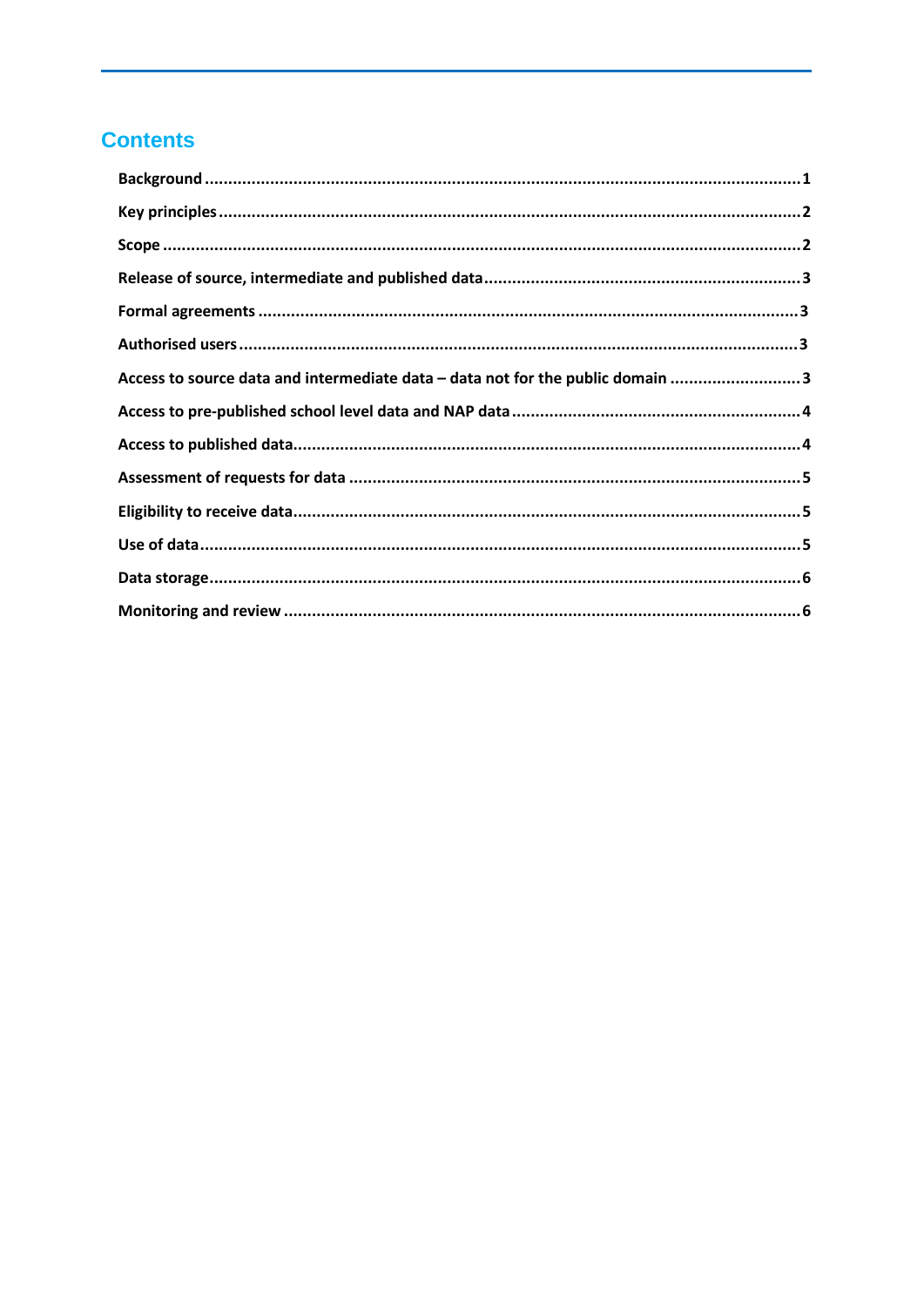#### <span id="page-2-0"></span>**Background**

ACARA was established under Section 5 of the Australian Curriculum, Assessment and Reporting Authority Act 2008 (ACARA Act) of the Parliament of the Commonwealth of Australia on 8 December 2008. ACARA is committed to meeting all requirements specified in the Act, including fulfilling the Charter set for it by the Ministerial Council (currently the COAG Education Council<sup>[1](#page-2-1)</sup>).

ACARA's Charter, includes the following work priority:

In accordance with the *[Principles and protocols for reporting on schooling in Australia](http://scseec.edu.au/site/DefaultSite/filesystem/documents/Reports%20and%20publications/Publications/Measuring%20and%20reporting%20student%20performance/Principles%20and%20protocols%20for%20reporting%20on%20schooling%20in%20Australia.pdf)* (June 2009), collect, manage, analyse, evaluate and report statistical and related information about schools and the outcomes of schooling, as required by the Council of Australian Governments and under the National Education Agreement (or any successor agreement) for performance monitoring (ACARA Charter, August 2012, Section 9).

Within its role of collecting, analysing and reporting data, ACARA systematically applies the *Principles and protocols for reporting on schooling in Australia, 2009*. These principles and protocols are intended to guide and inform the use and publication of data generated in the process of measuring the performance of schooling in Australia.

Through the *Principles and protocols for reporting on schooling in Australia*, Ministers have agreed to ACARA implementing:

Access rights to third-party requests for data arising from the National Assessment Program [NAP], or other national assessments agreed by Ministers, that have not been released in the public domain, and

Policies and procedures that will specify the conditions under which the full data sets on school performance will be accessible to third parties.

The following protocols relate to the access of data gathered, maintained and managed nationally by ACARA on behalf of Ministers.

<span id="page-2-1"></span><sup>&</sup>lt;sup>1</sup> The COAG Education Council is the ministerial council comprised of State, Territory and Australian Government Ministers with responsibility for the portfolios of school education and early childhood and includes any predecessor or successor body with the same or similar functions.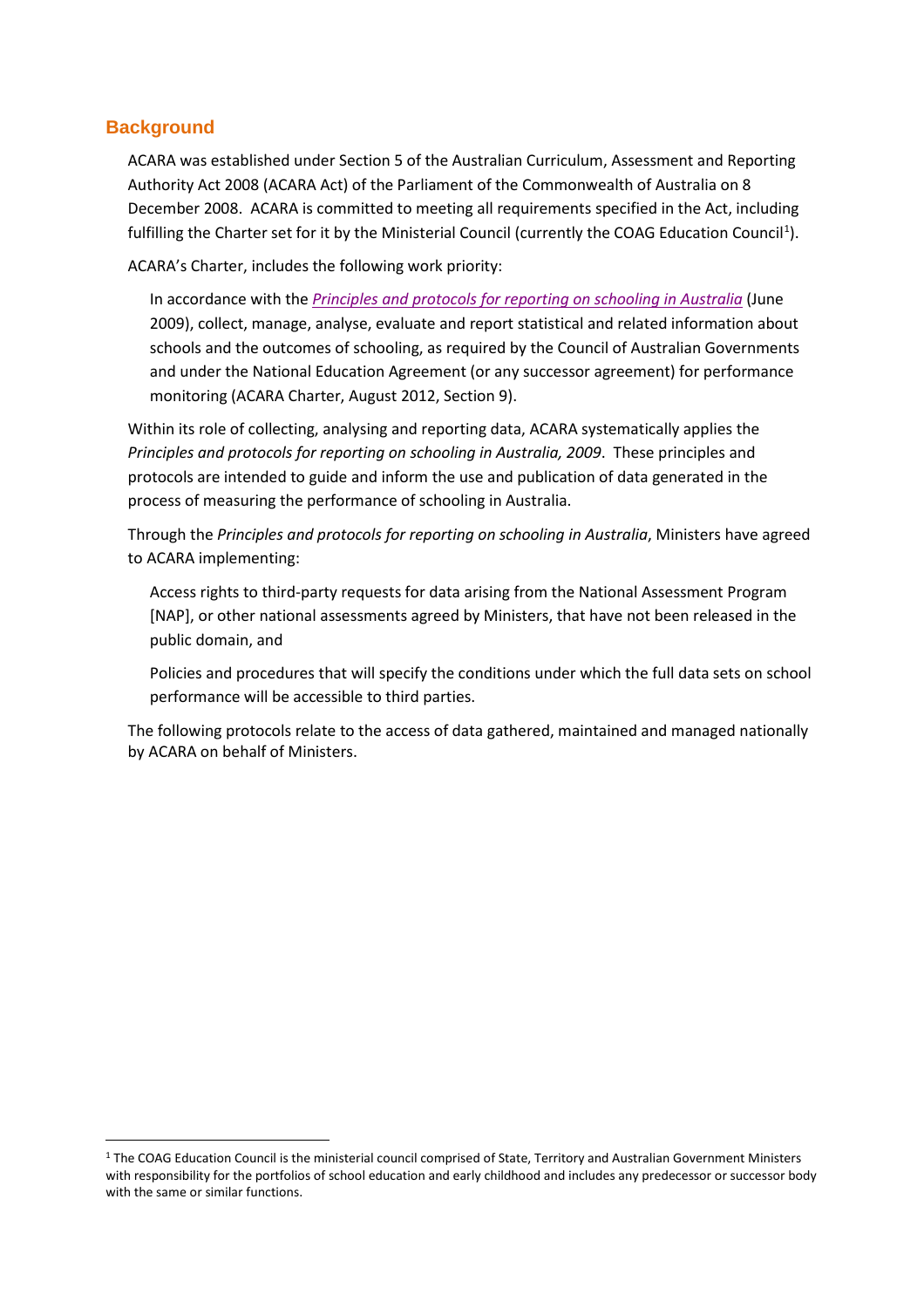#### <span id="page-3-0"></span>**Key principles**

- 1. ACARA's data access protocols are intended to facilitate quality research and maximise benefits to students, schools and the Australian community, while mitigating risk of misuse of data and associated harm to schooling in Australia.
- 2. In support of outcomes of the Australian Education Act 2013, ACARA will enable improved access to nationally consistent data and information and, in accordance with its Charter, will facilitate information sharing arrangements between Australian government bodies in relation to the collection, management and analysis of school data.
- 3. Education Ministers, through liaison between ACARA and each jurisdictional Education Authority<sup>[2](#page-3-2)</sup>, have privileged access to data managed by ACARA.
- 4. The Independent Schools Council of Australia (ISCA) and National Catholic Education Commission (NCEC) are recognised in these protocols as the peak non-government school bodies in Australia.
- 5. School Authorities as defined under the *Australian Education Act 2013* are entitled to access data for their own schools.
- 6. ACARA's data access protocols are intended to supplement the *Principles and protocols for reporting on schooling in Australia*, June 2009, and operate in conjunction with related legal agreements and procedures to ensure a rigorous and consistent process is in place for assessing applications and releasing data.
- 7. As stated in the *Principles and protocols for reporting on schooling in Australia*, no data will be provided that identifies, or could lead to the identification of, individual students. Data will only be released subject to an assessment of its compliance with the Australian Privacy Principles (*Privacy Act 1988* (Cth)).

#### <span id="page-3-1"></span>**Scope**

- 8. Data collected and managed by ACARA in association with any of its functions will be identified as:
	- a) Source data: data that are not intended for publication, such as NAP item performance data and data that will undergo future transformation in order to generate information for publication.
	- b) Intermediate data: data related to the generation of statistics or indices to be published, for example, ICSEA calculations.
	- c) Data for validation: school level data to be validated by individual schools, jurisdictional Education Authorities, ISCA, NCEC and other non-government representative bodies as part of Quality Assurance prior to publication.
	- d) Data for publication: validated school level data and NAP data.
	- e) Published data: data in the public domain.

<span id="page-3-2"></span><sup>2</sup> Australian, State and Territory departments of education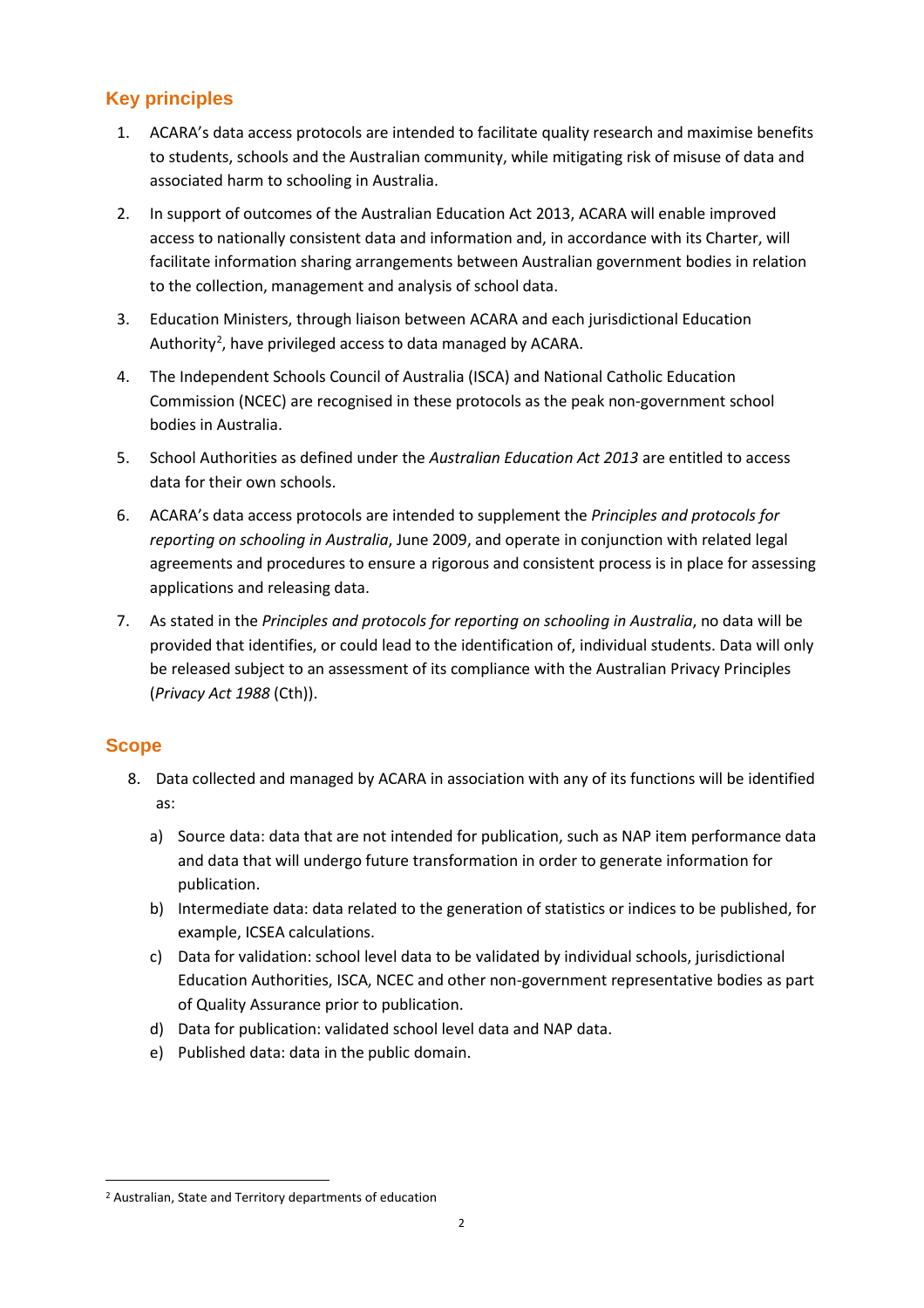#### <span id="page-4-0"></span>**Release of source, intermediate and published data**

- 9. All requests for data will be considered in accordance with the *ACARA Act 2008*, Section 40, and the *Privacy Act 1988<sup>[3](#page-4-4)</sup>*, and other legislation where applicable.
- 10. Where the data contain information or an opinion about an identified individual, or an individual who is reasonably identifiable (whether the opinion or information is correct or incorrect), the data itself will fall within the definition of personal information for the purposes of the *ACARA Act* and the *Privacy Act 1988*.
- 11. Data which, in the considered view of ACARA, may hold the risk of potential identification of an individual due to the existence of unusual characteristics within the data will be removed from the data prior to release.
- 12. Data to be released will be de-identified to a necessary level to prevent identification of an individual student to ensure student privacy is maintained and, where appropriate, to maintain school, test and item security.
- 13. Data will be released to a nominated Authorised User in line with currently recognised information security standards.

#### <span id="page-4-1"></span>**Formal Agreements**

- 14. Where data are provided other than for the purpose of validation, formal agreements will be in place to regulate data storage and usage.
- 15. Standing Memoranda of Understanding with jurisdiction Education Authorities on behalf of Ministers will operate to facilitate Ministerial requests for data.
- 16. Standing Memoranda of Understanding with the NCEC and ISCA will operate to facilitate requests for data.
- 17. Memoranda of Understanding with specific ACARA or government working/advisory groups and government agencies will be signed on a case by case basis in relation to requests for data.
- 18. All other parties requesting data managed by ACARA, and who meet eligibility criteria, will be required to sign an agreement stipulating obligations regarding purpose, storage and usage of the data including an undertaking not to publish rankings of schools.

#### <span id="page-4-2"></span>**Authorised Users**

 $\overline{a}$ 

19. Data will only be released by ACARA to a nominated Authorised User who will be responsible for ensuring the data is stored securely and used according to protocols and the agreement signed with ACARA.

#### <span id="page-4-3"></span>**Access to source data and intermediate data – data not for the public domain**

20. Committees and/or advisory/working groups of ACARA or any national Ministerial Council carrying out analysis on behalf of Ministers requiring pre-published data for specific purposes, such as testing and analysis of data, will be provided with access to source and intermediate data.

<span id="page-4-4"></span><sup>&</sup>lt;sup>3</sup> Personal information is defined as information from which the identity of a (living) individual (not an organisation) can be reasonably ascertained.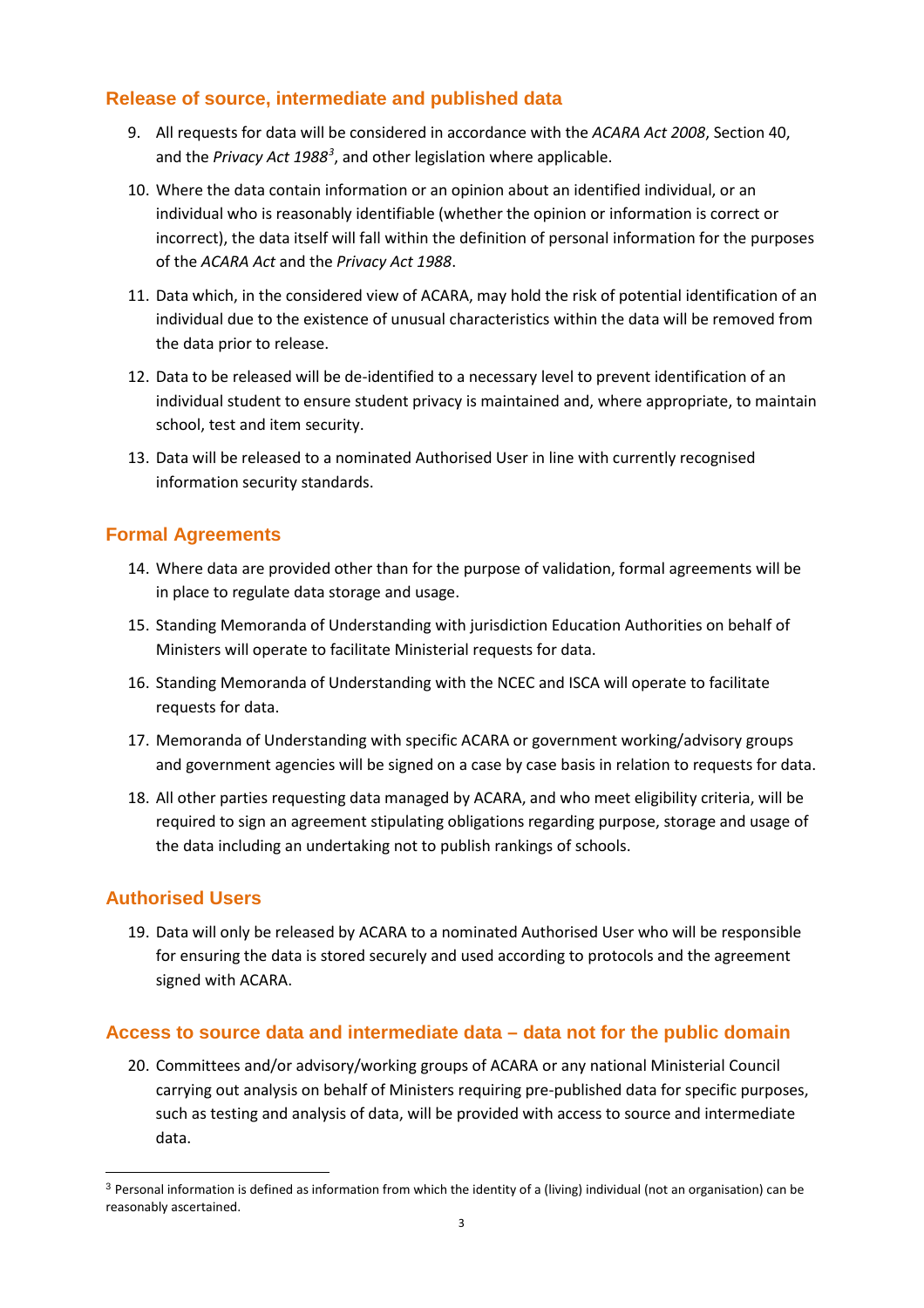- 21. Source and intermediate data will be open to applications from Commonwealth, state and territory government agencies with a responsibility for schools, education policy, resource allocation, reporting against Council of Australian Governments targets and/or provision of statistical services, as well as ISCA and NCEC, as soon as reasonably possible, and no later than two months after finalisation of the derived data.
- 22. Source and intermediate data will be open to applications from other parties, subject to eligibility requirements being met (see 31-34), from one month after publication of the derived data.
- 23. Source data provided directly to ACARA by individual schools in response to any requests by ACARA made outside provisions of legislative instruments or formal agreements, as well as associated intermediate data, will not be released unless schools are aware of this additional purpose. In this context, source data volunteered by schools excludes records/data that should have been supplied by schools as part of the regular NAPLAN data collection process.

#### <span id="page-5-0"></span>**Access to pre-published school level data and NAP data**

- 24. Committees and/or advisory/working groups of ACARA or any national Ministerial Council carrying out analysis on behalf of Ministers requiring pre-published school-level data for specific purposes, such as testing and analysis of data, will be provided with access to the data.
- 25. Pre-published school level data will be released to nominated Authorised Users of jurisdiction Education Authorities, non-government school authorities and schools for validation as part of the quality assurance process.
- 26. Fully validated pre-published national school level data will be released to nominated Authorised Users of jurisdiction Education Authorities, ISCA and NCEC for the purposes of within-jurisdiction/system analysis and the briefing of stakeholders.
- 27. Pre published NAP data will be released to nominated Authorised Users of jurisdictional Education Authorities for the purposes of analysis and the briefing of stakeholders.
- 28. Through release of pre-published school level and NAP data to nominated Authorised Users of jurisdictional Education Authorities, Ministers will have access to fully validated national school level and NAP data.

#### <span id="page-5-1"></span>**Access to published data**

- 29. Published data includes data from the *My School* website, NAPLAN summary information (preliminary results) and National Report and other ACARA publications. Although available in the public domain, applicants may wish to access these data in another format suitable for analysis, subject to requirements being met (see 35-37).
- 30. Published data will be open to applications from government agencies, ISCA and NCEC following data publication.
- 31. Published data will be open to applications from other parties (see 31 and 35), subject to the purpose of the request, from one month after publication of the data.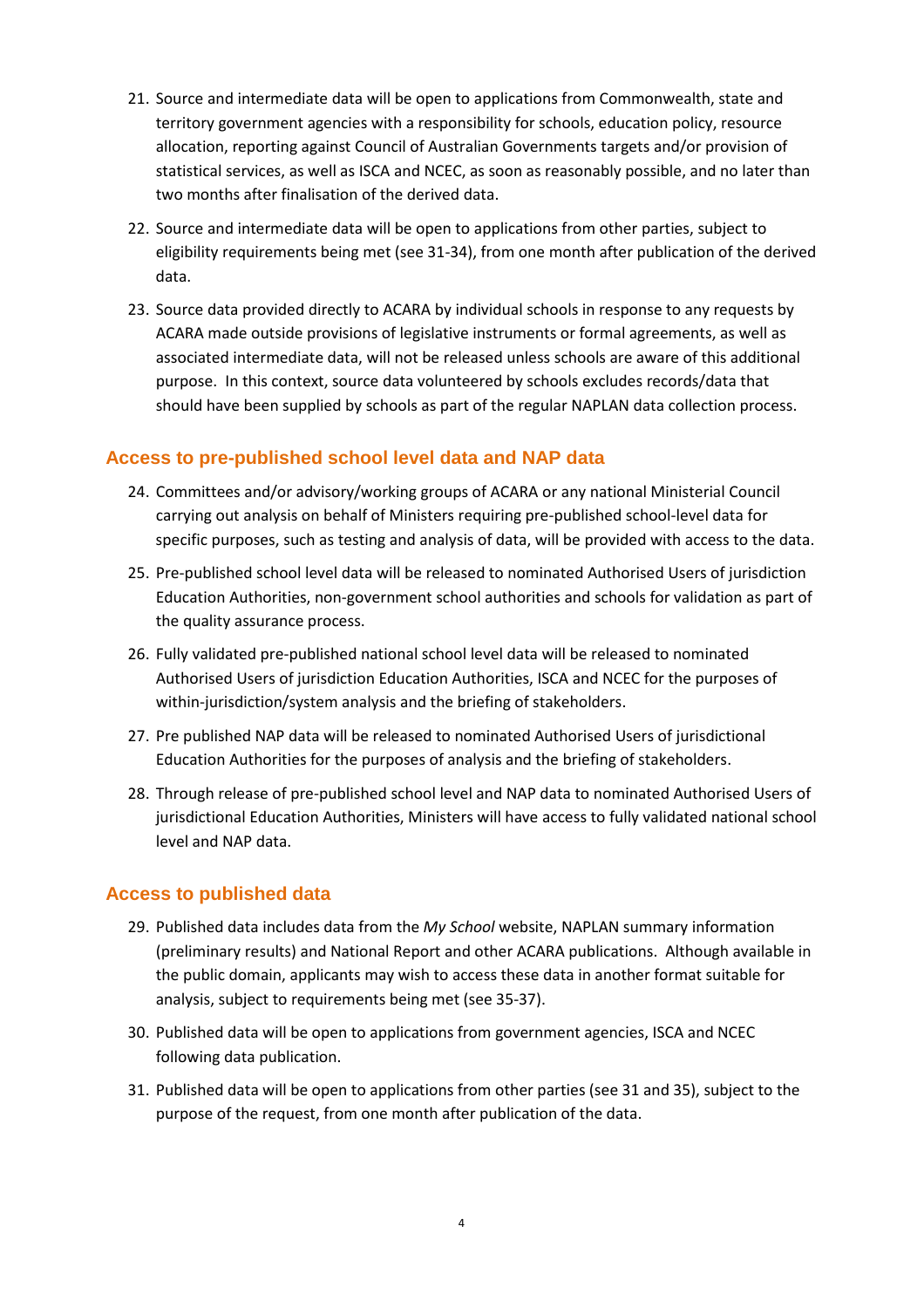#### <span id="page-6-0"></span>**Assessment of requests for data**

- 32. ACARA will maintain rigorous processes to assess requests for data and will maintain transparency in its process to respond to the requests.
- 33. An ACARA Committee will assess requests for sensitive and pre-published data within the framework set by these Protocols, and by the Principles and Protocols for Reporting on Schooling in Australia, and make decisions about the appropriateness of data release, treatment of data and conditions applied to data release.
- 34. The Committee will consider advice provided by relevant jurisdictional Education Authorities, ISCA and NCEC, in relation to applications for sensitive/unpublished data.

#### <span id="page-6-1"></span>**Eligibility to receive data**

- 35. Requests for source and intermediate data from the following categories of applicants will be considered by ACARA on a case by case basis in accordance with the protocols:
- a) Authorised employees of an Australian Commonwealth agency;
- b) Authorised employees of an Australian State/Territory agency;
- c) Academics at an Australian university or TAFE with institutional ethics clearance;
- d) Researchers attached to an Australian University or TAFE with institutional ethics clearance;
- e) Students at Masters or PhD level who are enrolled at an Australian university with institutional ethics clearance (agreement to also be signed by their supervisor within the university);
- f) Authorised employees of other research and policy institutions which have been approved by the ACARA Committee as appropriate recipients of national school data based on:
	- o Internal controls/ethics process within institution;
	- o Reputation as a research or policy institution;
	- o Track record in publishing research of value to the Australian community or otherwise strengthening school outcomes.
- 36. Requests for published data will be considered by ACARA on a case by case basis in accordance with the protocols. Example of requests that ACARA will not agree to include those with the following intended outcomes:
	- a) contacting schools for marketing purposes;
	- b) publication of league tables; and
	- c) publication or presentation of data such that individuals could potentially be identified.

#### <span id="page-6-2"></span>**Use of data**

 $\overline{a}$ 

37. Users must act in accordance with the written agreement which limits use of the data to the purpose stated by the applicant, prohibits attempts to identify information (e.g., names of schools) that has been de-identified to a necessary level to prevent identification of an individual student and the publication of rankings of schools (simplistic league tables<sup>[4](#page-6-3)</sup>).

<span id="page-6-3"></span><sup>&</sup>lt;sup>4</sup> Refers to the publication of test scores of students which rank schools according to their performance